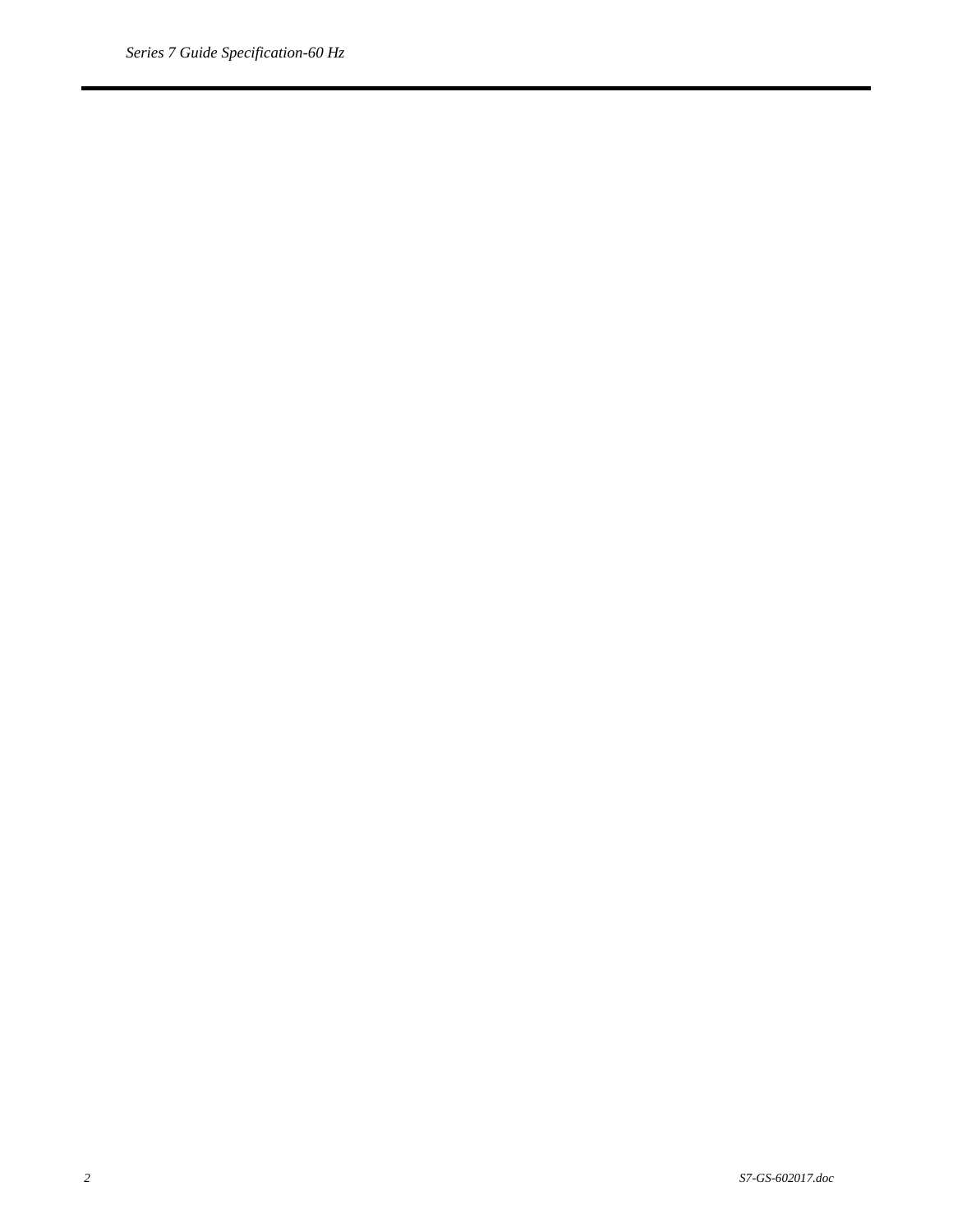# *1. General*

1.1 The intelligent precision air-conditioning system shall be a ClimateWorx Series 7 model \_\_\_\_\_.

1.2 The unit shall be designed specifically for telecommunication, computer and critical equipment room environmental control with automatic monitoring and control of cooling, heating, humidifying, dehumidifying and air filtration functions.

1.3 The unit shall be self-contained, factory assembled and tested, arranged for front air delivery.

1.4 The system shall have a total cooling capacity of  $\cdot$  kW(Btu/h) and a sensible cooling capacity of kW(Btu/h) rated at an entering air temperature of \_\_\_°C (\_\_\_°F) dry bulb and \_\_\_% relative humidity.

1.5 The system shall be designed to operate on a \_\_\_\_\_\_ V \_\_\_\_\_\_ ph \_\_\_\_\_\_ Hz electricity supply.

#### *2. Mechanical Parts*

# *2.1 Indoor Cabinet*

2.1.1 The cabinet shall be constructed based on a frame and panel principle with removable panels for maximum service access.

2.1.2 All components shall be accessible through the front panels.

2.1.3 Major components shall be located out of the air-path so as to avoid interrupting unit operation during routine service.

2.1.4 The cabinet and panels shall be formed and welded from 16 gauge steel and insulated with 25mm (1") thick, 24kg/m<sup>3</sup> (1.5 lb/ft<sup>3</sup>) density fiber-glass insulation.

2.1.5 Front panels shall be hinged to facilitate quick and easy access.

2.1.6 The entire unit shall be finished with epoxy powder paint to ensure proper surface adhesion. The panel colour shall be ClimateWorx standard off-white.

#### *2.2 Tangential Blower and Motor*

2.2.1 The unit shall have a tangential type blower operating to deliver  $m^3/h$  (cfm) of air.

2.2.2 The blower shall be statically and dynamically balanced.

2.2.3 All parts of the fan shall be painted, galvanized or corrosion treated.

2.2.4 The fan shall be direct driven.

2.2.5 The fan motor shall be an open permanent split capacitor type.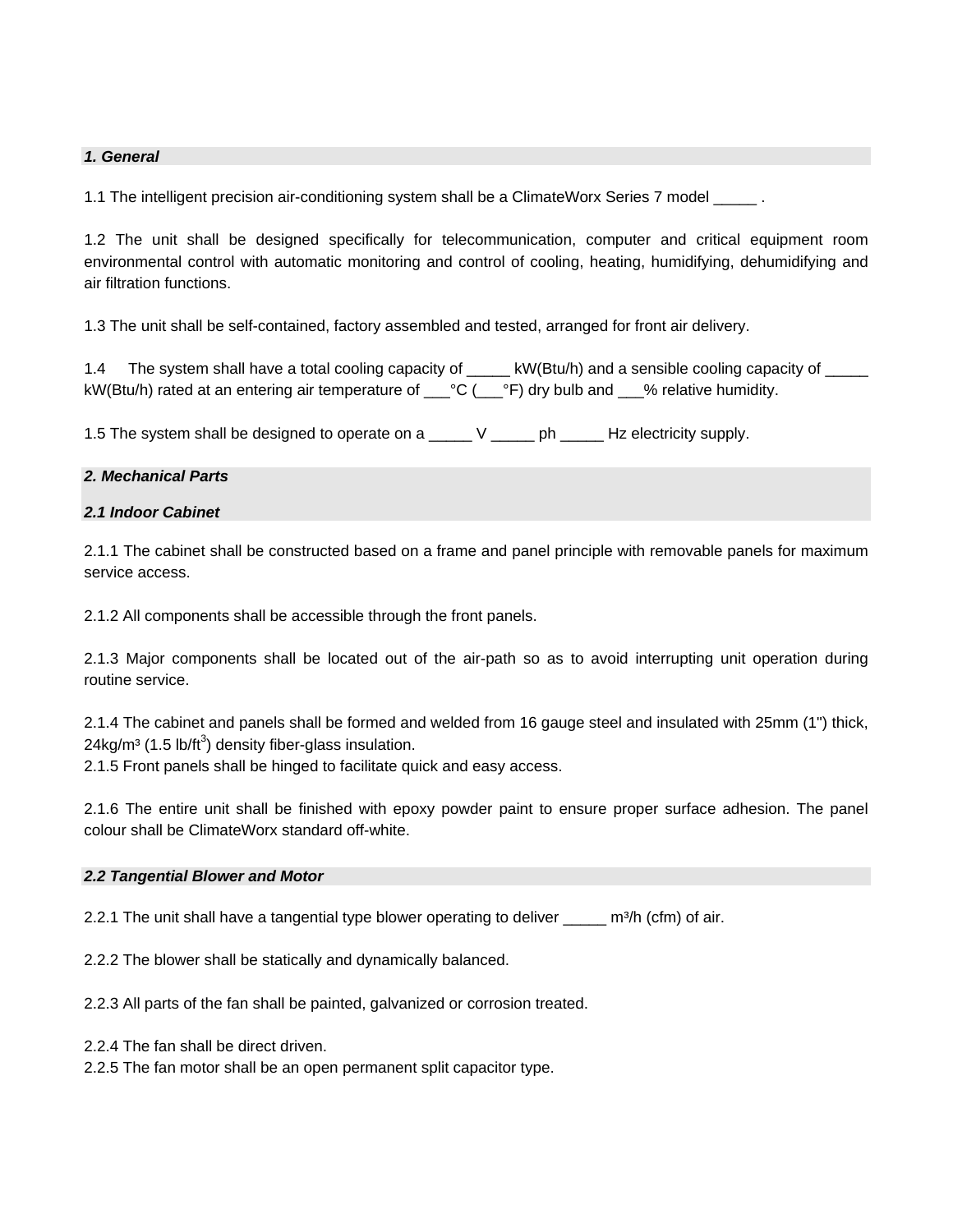# *2.3 Filter*

2.3.1 The filter chamber shall be an integral part of the system, located at the entrance of return air path and should be serviceable from the front of the unit.

2.3.2 The filters shall be standard capacity, 25mm (1") deep pleated type having a 20-25% efficiency, > 90% arrestance to ASHRAE 52.1 (**MERV 7**).

2.3.3 The filters shall be listed by Underwriters' Laboratories (UL) as class 2.

# *2.4 Heater – ( Optional )*

2.4.1 Electric resistance heaters shall be able to offset the sensible cooling effect brought about during dehumidification mode.

2.4.2 The heating element shall have a total heating capacity of \_\_\_\_\_ kW (Btu/h).

2.4.3 The electric heaters shall be single stage control.

2.4.4 The heating element shall be of low density, tubular finned construction with a non-corrosive metal sheath.

2.4.5 The heating element shall be electrically and thermally protected.

#### *2.5 Humidifier – (Optional )*

2.5.1 The humidifier shall be a self-contained electrode boiler type complete with water level control and autodrain functions.

2.5.2 The humidifier shall have a steam generation capacity of \_\_\_\_\_ kg/h (lbs/h).

2.5.3 The humidifier shall be designed to operate on ordinary tap water and shall be equipped with automatic water supply and flushing system to reduce mineral precipitation.

#### *3. Refrigeration Parts- DX Systems*

#### *3.1 Refrigeration system –Indoor Unit*

3.1.1 The refrigeration circuit shall be designed for operation on non-ozone depleting R407C refrigerant.

3.1.2 The refrigeration circuit shall have the following components:

- **Thermal expansion valve with external equalizer** 
	- **Refrigerant distributor**
- 3.1.3 The refrigeration circuit shall be pre-piped and leak tested ready for field connection.

3.1.4 All refrigerant piping shall be of type L copper pipe.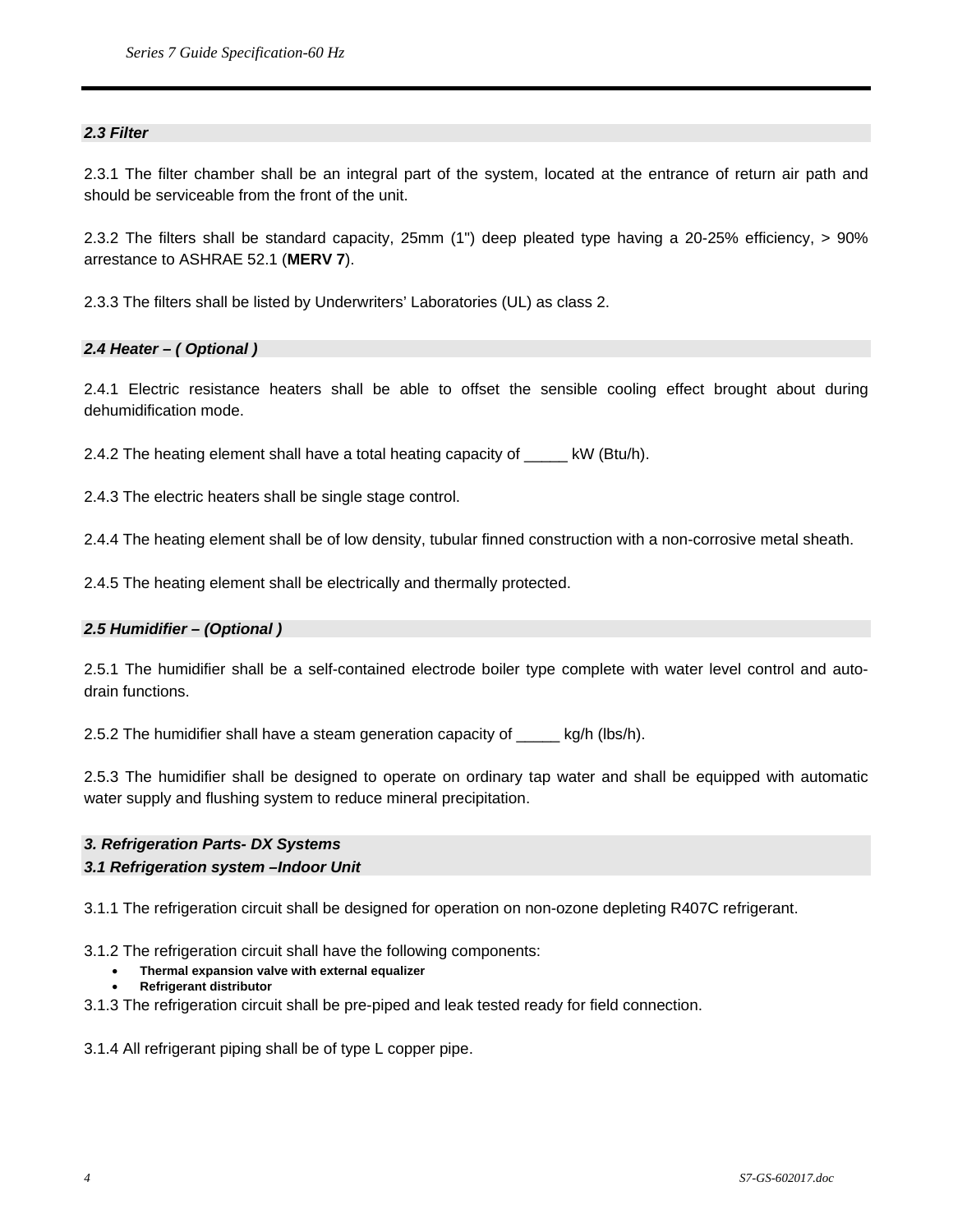# *3.2 Compressor –Condensing Unit*

3.2.1 The compressor shall be of the scroll type. Compressor casing shall have no gaskets or seals to eliminate the possibility of refrigerant or oil leakage into the facilities.

3.2.2 The compressor shall be equipped with the following items:

- **Internal thermal overload**
- **Vibration isolators**
- **Crankcase heater**

3.2.3 The compressor shall be located in the condensing unit.

3.2.4 Compressor positive start feature shall be provided to avoid compressor short cycling and low pressure lockout during winter start-up.

# *3.3 Direct Expansion Evaporator Coil*

3.3.1 The coil shall be of 3/8" OD copper tubes expanded into aluminum fins.

3.3.2 The coil shall have a face area \_\_\_\_\_ m<sup>2</sup> (ft<sup>2</sup>) and \_\_\_\_\_ rows deep in the direction of the airflow and have a maximum face velocity of \_\_\_\_\_ m/s (fpm).

3.3.4 A stainless steel corrosion free condensate drain pan shall be provided under the coil.

#### *3.4 Air-Cooled Condensing Unit (Air-Cooled System only)*

3.4.1 The air-cooled condenser shall be low-profile and constructed of heavy gauge aluminum.

3.4.2 Each condensing unit shall be complete with the following items:

- **Liquid line sight glass**
- **Access valve**
- **Liquid line filter drier**
- **Low pressure cut-out switch**
- **High pressure cut-out switch**
- **Receiver (optional)**

3.4.3 The condensing unit shall be constructed for outdoor use.

3.4.4 The condenser shall be factory matched for  $\text{---}$  °C (°F) ambient.

3.4.5 The condenser shall be constructed of aluminum fins and copper tubes staggered in direction of airflow and arranged for horizontal air discharge.

3.4.6 The winter control system for the air cooled condenser shall be refrigerant head pressure control (heated insulated receiver).

3.4.6 The air cooled condenser shall be suitable for \_\_\_\_\_ V \_\_\_\_\_ ph \_\_\_\_\_ Hz power supply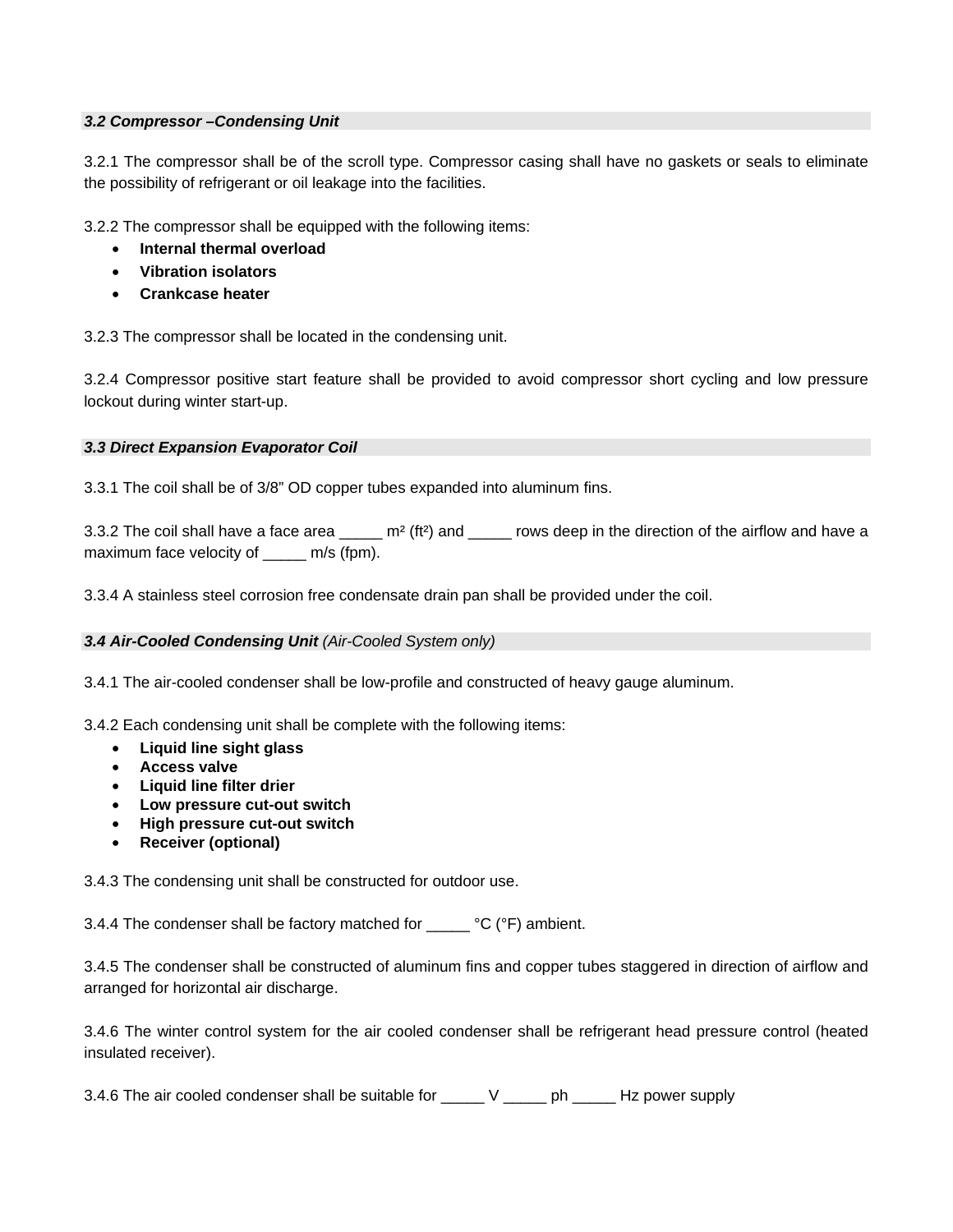# *3.5 Water-cooled Condensing Unit (Water/Glycol-cooled system)*

3.5.1 The water/glycol-cooled condensing unit shall be housed in a separate module so as to allow the module to be mounted out of the room to eliminate the risk of fluid leakage.

3.5.2 Each condensing unit shall be complete with the following items:

- **Liquid line sight glass**
- **Access valve**
- **Liquid line filter drier**
- **Low pressure cut-out switch**
- **High pressure cut-out switch**
- **Pressure actuated water regulating valve**
- **Receiver (optional)**

3.5.3 The unit shall require \_\_\_\_\_ l/s (USgpm) of 29.4°C (85°F) condensing water and have a maximum pressure drop of  $\_\_\_\$  kPa (ft H<sub>2</sub>O).

# *4. Mechanical Parts - (Chilled-water system) 4.1 Chilled-water valve*

4.1.1 The chilled-water valve shall be a two-way modulating valve with pressure rating of \_\_\_\_\_kPa (psi).

4.1.2 The valve actuator shall be of an electric type with a totally enclosed dust and water proof enclosure.

4.1.3 The valve actuator shall have a manual operation facility and position indicator.

4.1.4 The valve and actuator will be supplied loose for field installation.

#### *4.2 Cooling Coil*

4.2.1 The coil shall be of 3/8" OD copper tubes expanded into aluminum fins.

4.2.2 The coil shall have a face area of  $\mu$  m<sup>2</sup> (ft<sup>2</sup>) and  $\mu$  rows deep in the direction of the airflow and have a maximum face velocity of m/s (fpm).

4.2.3 A stainless steel corrosion free condensate drain pan shall be provided under the coil.

4.2.4 The coil shall require  $\frac{1}{s}$  (USgpm) of 7.2°C (45°F) chilled-water and the pressure drop across the coil shall not exceed  $\_\_\_\_\$  kPa (ft H<sub>2</sub>O).

# *5. Control System 5.1 Standard System*

5.1.1 The unit shall use a single stage, heat/cool, remote wall-mounted 7 day programmable thermostat.

5.1.2 The control system shall display simultaneously the following information on the fascia: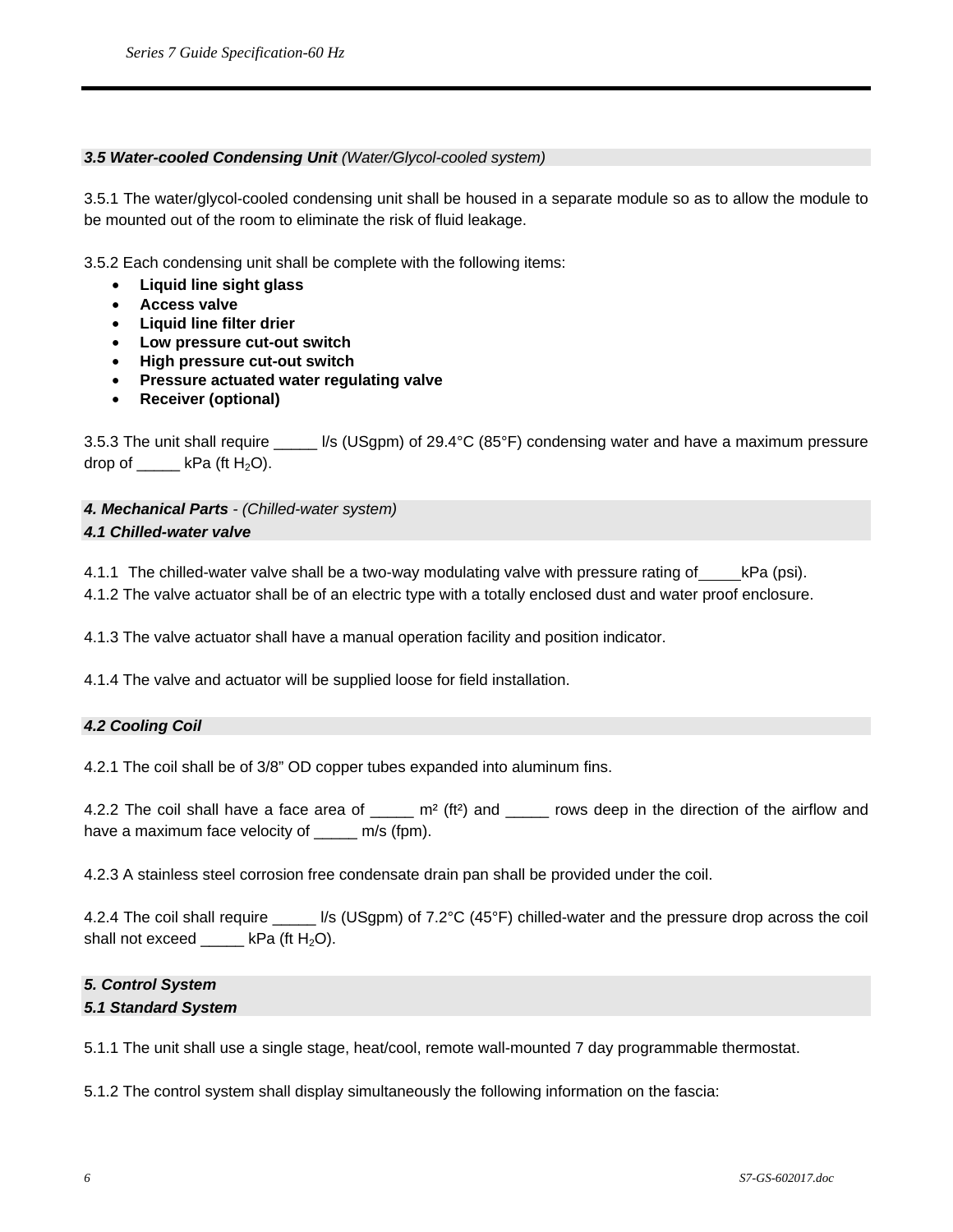- **Room temperature in °C/°F**
- **12 hour or 24 hour clock**
- **Heat/Cool Mode**

5.1.3 The control shall have a temporary temperature override.

*6. Control System ( M52) – Optional)* 

# *6.1 Optional System*

6.1.1 The unit shall have a microprocessor based control system with automatic control and monitoring capability.

6.1.2 The control system shall use Proportional + Integral + Derivative (PID) control algorithm to maintain the temperature and humidity to a close tolerance of ±0.5°C (0.9°F) and 3%RH.

6.1.3 The control system shall have a fascia with 240x128 dot resolution touch screen graphical LCD display located in a wall mounted panel for the display and programming functions in the space.

6.1.4 The control system shall display simultaneously the following information on the fascia:

- **Room temperature in °C or °F**
- **Room humidity in %RH**
- **Unit no.**
- **On/Off mode indicator**
- **Operating status**
- **Active alarms**
- **Date & time**

6.1.5 System configuration and setting shall be stored in non-volatile memory and safeguarded in the event of power failure.

6.1.6 The system shall have at least three levels of programmable password access to prevent unauthorized changes of the system configuration and settings.

6.1.7 The control system shall have a built-in testing routine to simplify field testing and troubleshooting.

6.1.8 The system shall be capable of communicating with a Building Management System (BMS) via an RS485 serial link through a BMS Interface (Communications Bridge) for remote monitoring function.

# *6.2 Control Features*

6.2.1 System set points and configuration shall be programmable only when access is gained by entering the correct password.

6.2.2 The following programmable control parameters shall be provided for fine tuning the system to suit the site conditions and requirements:

- **Temperature set point**
- **Temperature high limit**
- **Temperature low limit**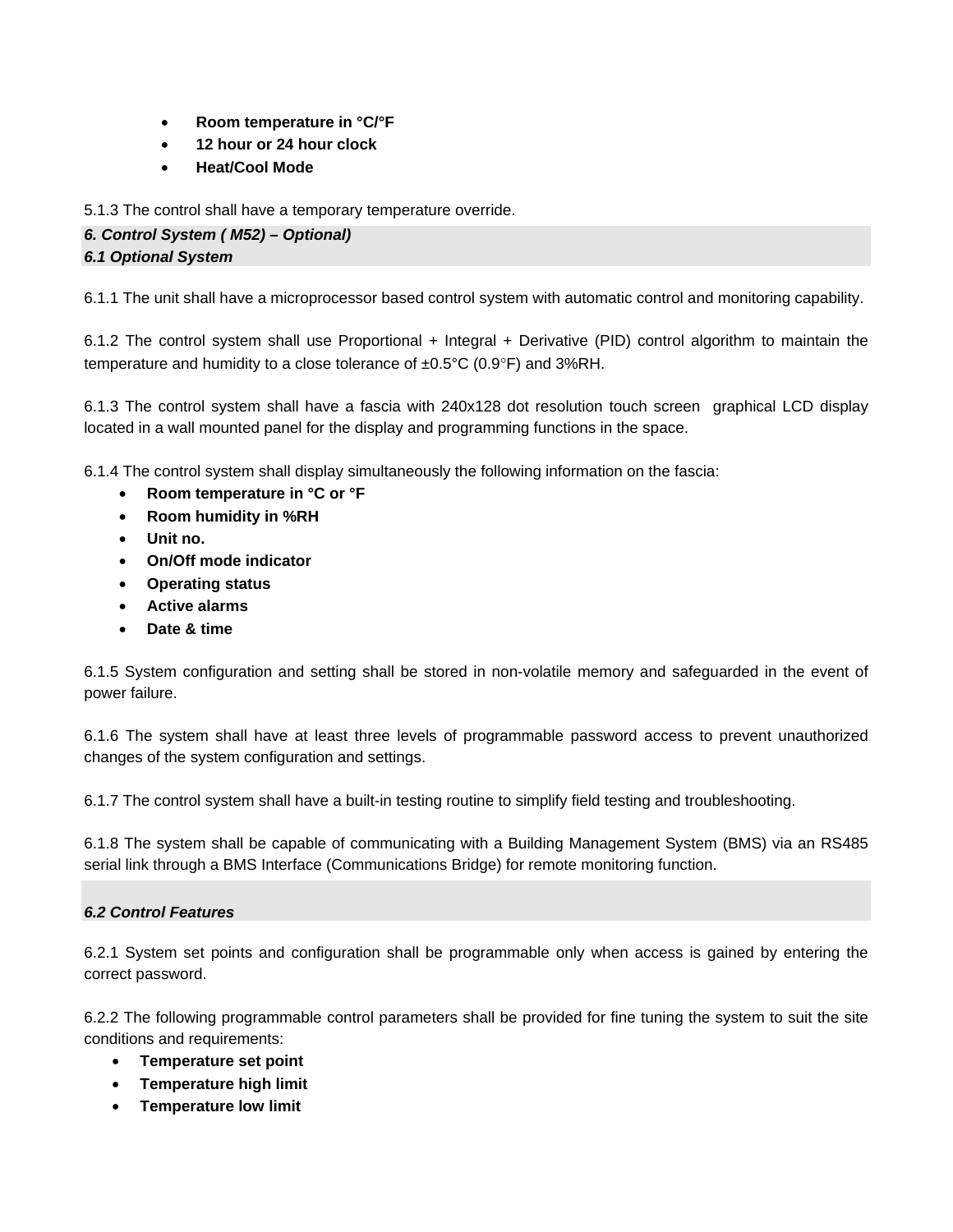- **Cooling proportional band**
- **Heating proportional band**
- **Temperature dead band**
- **Temperature integral action time**
- **Humidity set point**
- **Humidity high limit**
- **Humidity low limit**
- **Humidifying proportional band**
- **Dehumidifying proportional band**
- **Humidity dead band**
- **Humidity integral action time**

6.2.3 The control system shall have the following programmable On/Off control mode options :

- **"Local" mode allows unit on/off control via the "I/O" key on the display**
- **"Remote" mode allows unit on/off control via a switch input**
- **"Timer" mode allows 4 event/day weekly automatic on/off control**

6.2.4 A "Standby unit enable" input shall be provided to force the unit to start irrespective of the current On/Off status and On/Off mode setting.

6.2.5 For energy saving and extended system life, a "Relax" feature shall be provided in the "Timer" On/Off mode to allow wider temperature and humidity tolerances when the room is not operational.

6.2.6 The system shall have programmable, manual, or automatic restart option. A programmable startup delay shall be provided for the automatic restart option which allows multiple units to restart progressively when power resumes after a power failure.

6.2.7 The accumulated runtime of the following components shall be logged for energy analysis and planned maintenance:

- **Fan**
- **Compressor**
- **Heaters**
- **Dehumidifier**
- **Humidifier**

6.2.8 Components shall be scheduled to activate sequentially to minimize inrush current.

6.2.9 The system shall have a temperature and humidity scatter graph which shows the main temperature and humidity variation in the latest 7 days. The data for the graph shall be logged in 15 minutes interval.

#### *6.3 Alarms- with Optional M52*

6.3.1 The control system shall have the following standard alarms:

- **High/Low temperature**
- **High/Low humidity**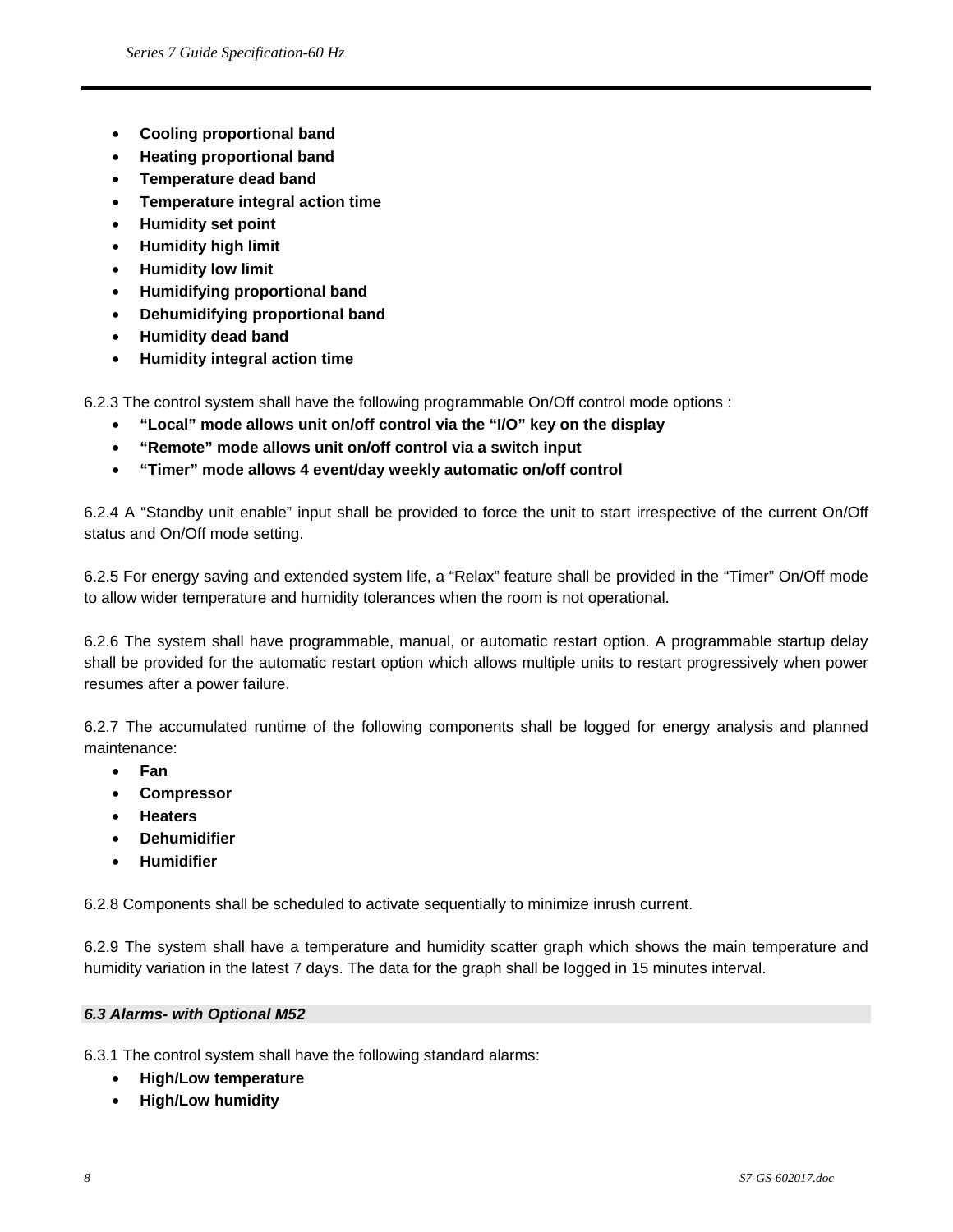- **High/Low voltage**
- **Filter dirty (Optional)**
- **Low airflow (Optional)**
- **Compressor high pressure**
- **Compressor low pressure**
- **Heater overheat (with Heater option)**
- **Boiler dirty (with Humidification option)**
- **Fire**
- **Loss of Sensor**
- **Loss of EX1 (DX only)**
- **Liquid Detection (Optional)**
- **Liquid High Limit (Optional)**
- **Custom Fault 1 and 2 (Optional)**
- **Filter Drier Dirty (Optional DX only)**

6.3.2 All alarms shall have programmable reporting / response options which include:

- **Polling enable / disable**
- **Unit shutdown**
- **Activate standby unit**
- **Activate common alarm output**
- **Log alarm event**
- **4 warning sound selection**

6.3.3 Alarm messages, when programmed, shall comprise text description and occurrence time. Messages shall be ranked in the sequence of occurrence for fault analysis.

6.3.4 When a programmed alarm condition exists, the audible alarm shall sound and the common alarm output shall close until acknowledged. Active alarm record shall remain until the alarm condition is cleared.

6.3.5 A historical event log which maintains the latest 50 system events shall be provided. The text description and occurrence time of the following events shall be logged:

- **Power failure**
- **Power restore**
- **Unit on**
- **Unit off**
- **Alarm raised**
- **Alarm acknowledged**
- **Alarm cleared**

# *6.4 Co-WorkTM, Multiple Unit Configuration-Optional*

6.4.1 The units shall have **built-in** master and slave inter-networking capability, **Co-WorkTM**, which allows a combination of a maximum of 16 master or slave units to form a local area network without the need for external hardware.

6.4.2 To achieve the tightest control tolerance and minimize component on/off, the units shall have a built in control step expansion algorithm which uses a multi-step control scheme to coordinate the on/off of cooling, heating, humidifying and dehumidifying steps in multiple units.